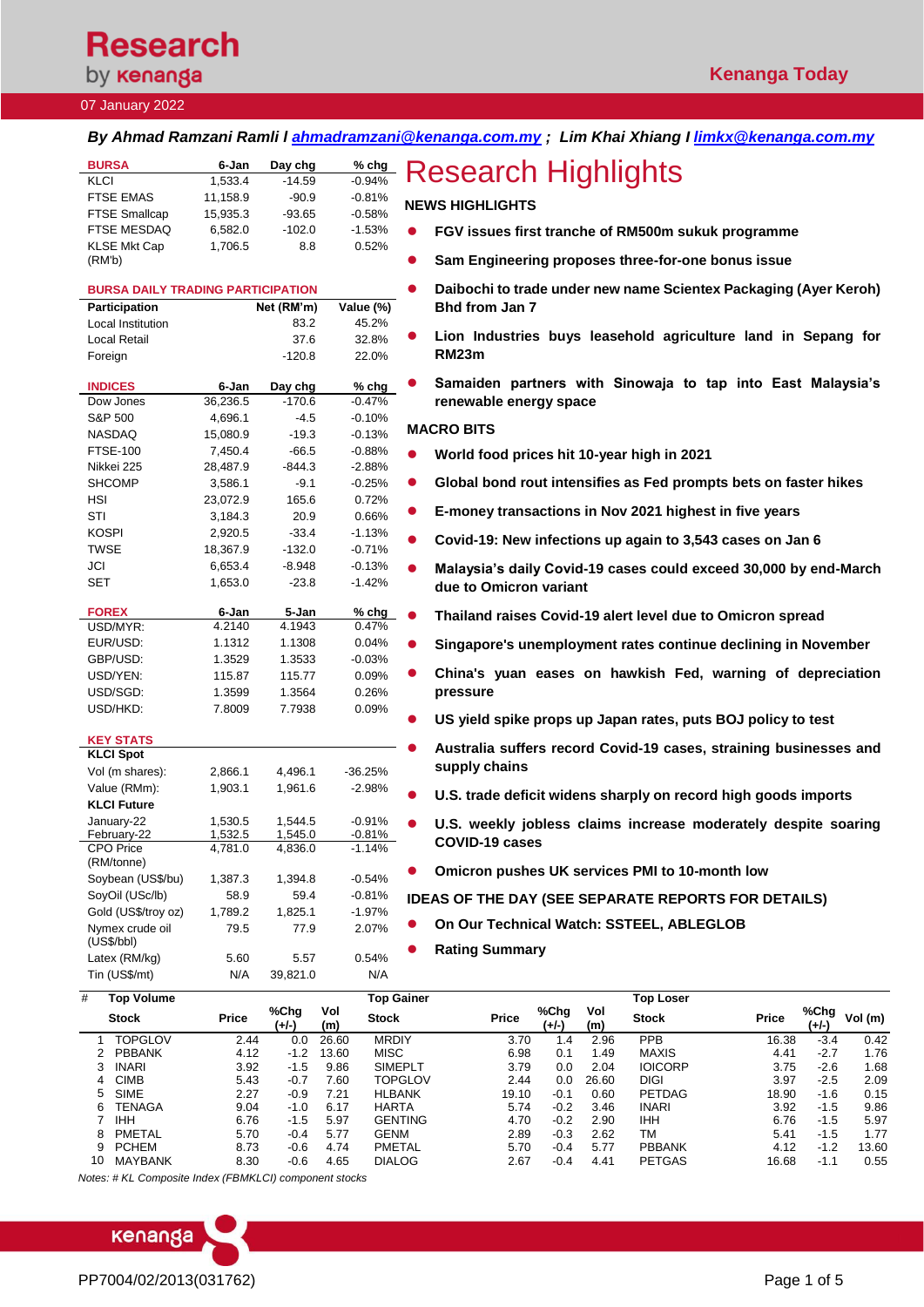## **Corporate News**

### • **FGV issues first tranche of RM500m sukuk programme**

FGV Holdings Bhd said it has issued the first tranche of its RM500m sukuk murabahah programme. It was issued on Dec 31 last year, the palm oil giant said in a bourse filing, without specifying the value of the tranche. FGV said the proceeds raised from the sukuk issuance have been utilised by the group to refinance its existing financing or borrowing. "For avoidance of doubt, the utilisation of the proceeds of the sukuk murabahah programme shall at all times be for shariah-compliant purposes. *(The Edge Markets)*

### • **Sam Engineering proposes three-for-one bonus issue**

Sam Engineering & Equipment (M) Bhd has proposed a bonus issue of 406.1m shares on the basis of three new shares for every share held. In a filing with Bursa Malaysia, the company said the bonus issue serves to improve the marketability and trading liquidity of its shares on lower trading prices which would attract a broader range of investors. Sam Engineering said based on the lowest daily volume-weighted average market price of its shares during the past three-month period of RM20.19, the theoretical ex-bonus price would be RM5.05. *(The Edge Markets)*

### • **Daibochi to trade under new name Scientex Packaging (Ayer Keroh) Bhd from Jan 7**

Plastic packaging producer Daibochi Bhd will be changing its name to Scientex Packaging (Ayer Keroh) Bhd effective Friday (Jan 7), according to Bursa Malaysia Securities Bhd. The local stock operator said the company's securities will be traded and quoted under the new name with its new stock short name "SCIPACK". The Company's Stock Code remains unchanged, Bursa said. In November last year, stretch film producer Scientex Bhd had completed its unconditional voluntary takeover offer of Daibochi Bhd but failed to accumulate the 90% stake required for it to privatise the latter, despite having extended the offer by two weeks. *(The Edge Markets)*

### • **Lion Industries buys leasehold agriculture land in Sepang for RM23m**

Lion Industries Bhd has proposed to acquire a sub-divided leasehold agriculture land in Sepang for RM23m or RM6.60 per sq ft in a related-party transaction. The group on Thursday (Jan 6) entered into an agreement with Granprop Sdn Bhd and Premier Land Resources Sdn Bhd for the acquisition of the 80-acre (3.48 sq ft) land. Premier Land is the master land title holder of 1,287 acres of land that includes the 80-acre sub-divided piece. Premier Land had in December 2020 entered into an agreement to sell the 1,287 acres of land to Grandprop Sdn Bhd for RM27.9m or RM8 per sq ft. *(The Edge Markets)*

### • **Samaiden partners with Sinowaja to tap into East Malaysia's renewable energy space**

Samaiden Group Bhd, the renewable energy (RE) and environment solutions provider, has teamed up with a Sarawak-based firm to provide solutions for the RE market in East Malaysia. Samaiden said that under the three-year deal with Sinowaja (Malaysia) Sdn Bhd, the two parties will initially focus on projects related to solar photovoltaic (PV), as well as smart or microgrid systems. *(The Edge Markets)*

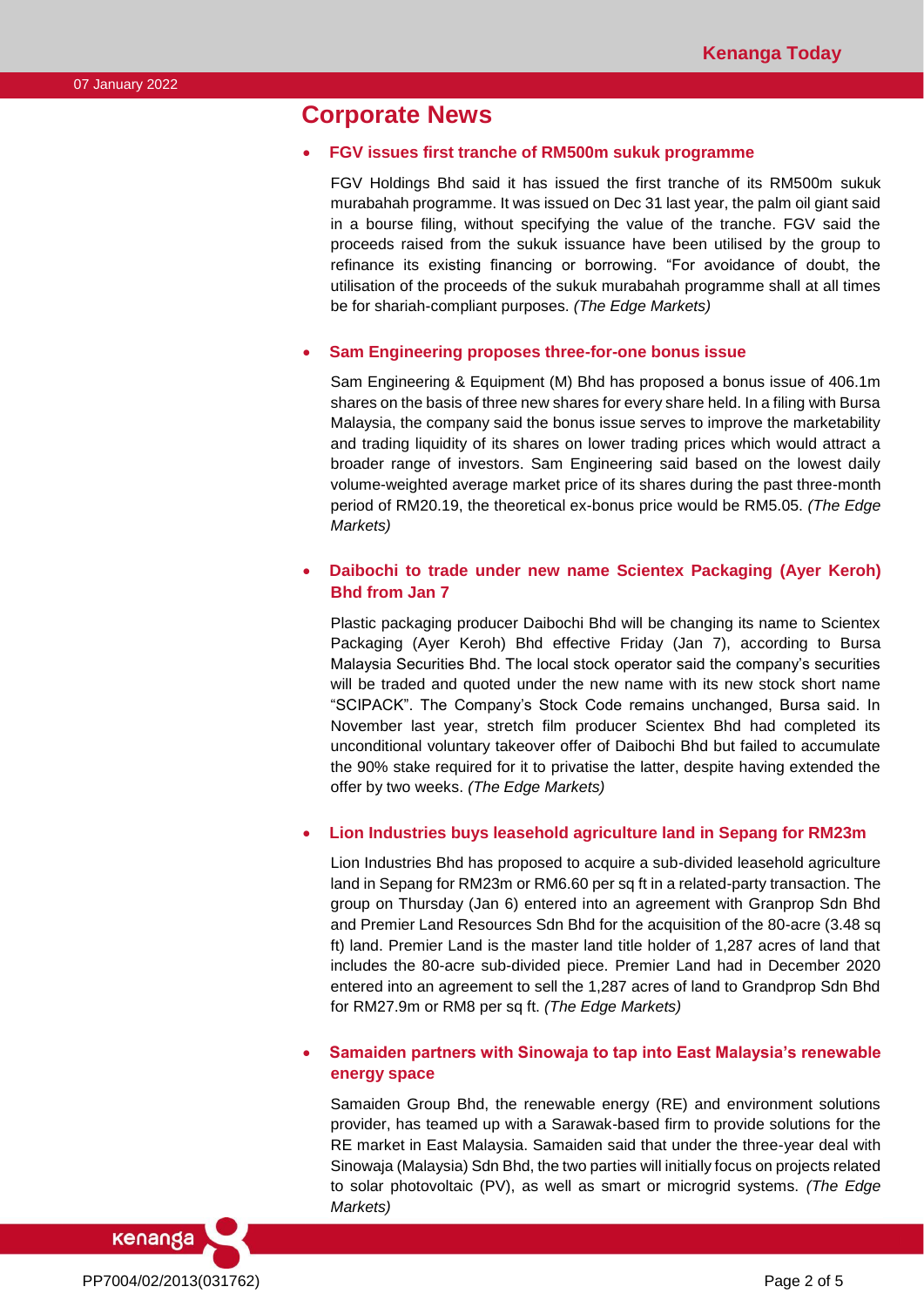# **Macro Bits**

### **Global**

- ⚫ **[World food prices hit 10-year high in 2021](https://www.reuters.com/article/global-economy-food/world-food-prices-hit-10-year-high-in-2021-idUSKBN2JG0LL)** World food prices jumped 28.0% in 2021 to their highest level in a decade and hopes for a return to more stable market conditions this year are slim, the U.N.'s food agency said on Thursday. The Food and Agriculture Organization's food price index, which tracks the most globally traded food commodities, averaged 125.7 points in 2021, the highest since 131.9 in 2011. *(Reuters)*
- **[Global bond rout intensifies as Fed prompts bets on faster hikes](https://www.bloomberg.com/news/articles/2022-01-05/treasuries-selloff-deepens-as-fed-opens-door-to-faster-hikes)** The Treasury selloff that started the year is rippling across the globe as investors scramble to price in the risk that the Federal Reserve raises interest rates faster than currently anticipated to contain inflation. Yields on US 10-year notes climbed to 1.73% on Thursday, just shy of the 2021 high of 1.77%. The jump sparked a sell-off in bonds and equities across Asia and Europe. *(Bloomberg)*

### **Malaysia**

- ⚫ **[E-money transactions in Nov 2021](https://www.theedgemarkets.com/article/emoney-transactions-nov-2020-highest-five-years) highest in five years** Malaysia saw 233.6m electronic money transactions worth RM5.0m in November last year, according to data provided by Bank Negara Malaysia. This is the highest monthly figure since 2016. *(The Edge Markets)*
- ⚫ **[Covid-19: New infections up again to 3,543 cases on Jan 6](https://www.theedgemarkets.com/article/3543-new-covid19-cases-reported-jan-6-cumulative-number-reaching-2776699-says-health-dg)** Daily Covid-19 cases rose again on Thursday (Jan 6) to 3,543, compared to 3,270 cases on Wednesday, taking the cumulative total infections to 2,776,699 as of noon on Thursday. *(The Edge Markets)*
- ⚫ **[Malaysia's daily Covid-19 cases could exceed 30,000 by end-March due to Omicron variant](https://www.theedgemarkets.com/article/khairy-malaysias-daily-covid19-cases-could-exceed-30000-endmarch-due-omicron-variant)** Health Minister Khairy Jamaluddin said the number of Covid-19 cases in Malaysia could rise to more than 30,000 per day by the end of March as the Omicron variant spreads. *(The Edge Markets)*

# **Asia Pacific**

- ⚫ **[Thailand raises Covid-19 alert level due to Omicron spread](https://www.theedgemarkets.com/article/thailand-raises-covid19-alert-level-due-omicron-spread)** Thailand on Thursday raised its Covid-19 alert level following rising infections driven by the spread of the Omicron variant of the coronavirus, a senior health official said. The change, from level three to four, sets a pretext for possible measures that could follow, such as closing high-risk areas and placing restrictions on domestic travel or public gatherings. *(The Edge Markets)*
- ⚫ **[Singapore's unemployment rates continue declining in November](https://www.businesstimes.com.sg/government-economy/singapores-unemployment-rates-continue-declining-in-november)** Singapore's unemployment rates continued to decline in November, according to Manpower Ministry statistics on Thursday (Jan 6). The overall unemployment rate declined to 2.5%, from 2.6% the month before. *(The Business Times)*
- ⚫ **[China's yuan eases on hawkish Fed, warning of depreciation pressure](https://www.theedgemarkets.com/article/chinas-yuan-eases-hawkish-fed-warning-depreciation-pressure)** China's yuan eased against the dollar on Thursday (Jan 6), dragged lower by investor worries over capital outflow risks and depreciation pressure after the US Federal Reserve (Fed) indicated it would tighten monetary policy at a faster pace than markets had expected. *(The Edge Markets)*
- ⚫ **[US yield spike props up Japan rates, puts BOJ policy to test](https://www.theedgemarkets.com/article/us-yield-spike-props-japan-rates-puts-boj-policy-test)** A surge in US Treasury yields drove up Japanese long-term interest rates to a nine-month high on Thursday (Jan 6), testing the central bank's resolve to cap borrowing costs around zero. *(The Edge Markets)*
- ⚫ **[Australia suffers record Covid-19 cases, straining businesses and supply chains](https://www.theedgemarkets.com/article/australia-suffers-record-covid19-cases-straining-businesses-and-supply-chains)** Fuelled by the highly transmissible Omicron variant, Australia's daily coronavirus infections soared to a fresh peak on Thursday, overwhelming hospitals, while isolation rules caused labour shortages, putting a strain on businesses and supply chains. *(The Edge Markets)*

### **Americas**

- **[U.S. trade deficit widens sharply on record high goods imports](https://www.reuters.com/markets/us/us-trade-deficit-widens-sharply-record-high-goods-imports-2022-01-06/)** The U.S. trade deficit widened sharply in November as goods imports surged to a record high, suggesting that trade likely remained a drag on economic growth in the fourth quarter. The Commerce Department said on Thursday that the trade gap jumped 19.4% to USD80.2b in November. *(Reuters)*
- **[U.S. weekly jobless claims increase moderately despite soaring COVID-19 cases](https://www.reuters.com/markets/us/us-weekly-jobless-claims-increase-moderately-2022-01-06/)** The number of Americans filing new claims for unemployment benefits unexpectedly rose last week as soaring COVID-19 infections disrupted activity at businesses and schools. Initial claims for state unemployment benefits increased 7,000 to a seasonally adjusted 207,000 for the week ended Jan. 1. *(Reuters)*

### **Europe**

**[Omicron pushes UK services PMI to 10-month low](https://www.reuters.com/markets/europe/omicron-pushes-uk-services-pmi-10-month-low-ihs-markit-2022-01-06/)** Britain's services sector suffered its biggest loss of momentum last month since the country was last in lockdown, as the spread of the Omicron variant of coronavirus hammered hospitality and travel, a survey showed on Thursday. *(Reuters)*

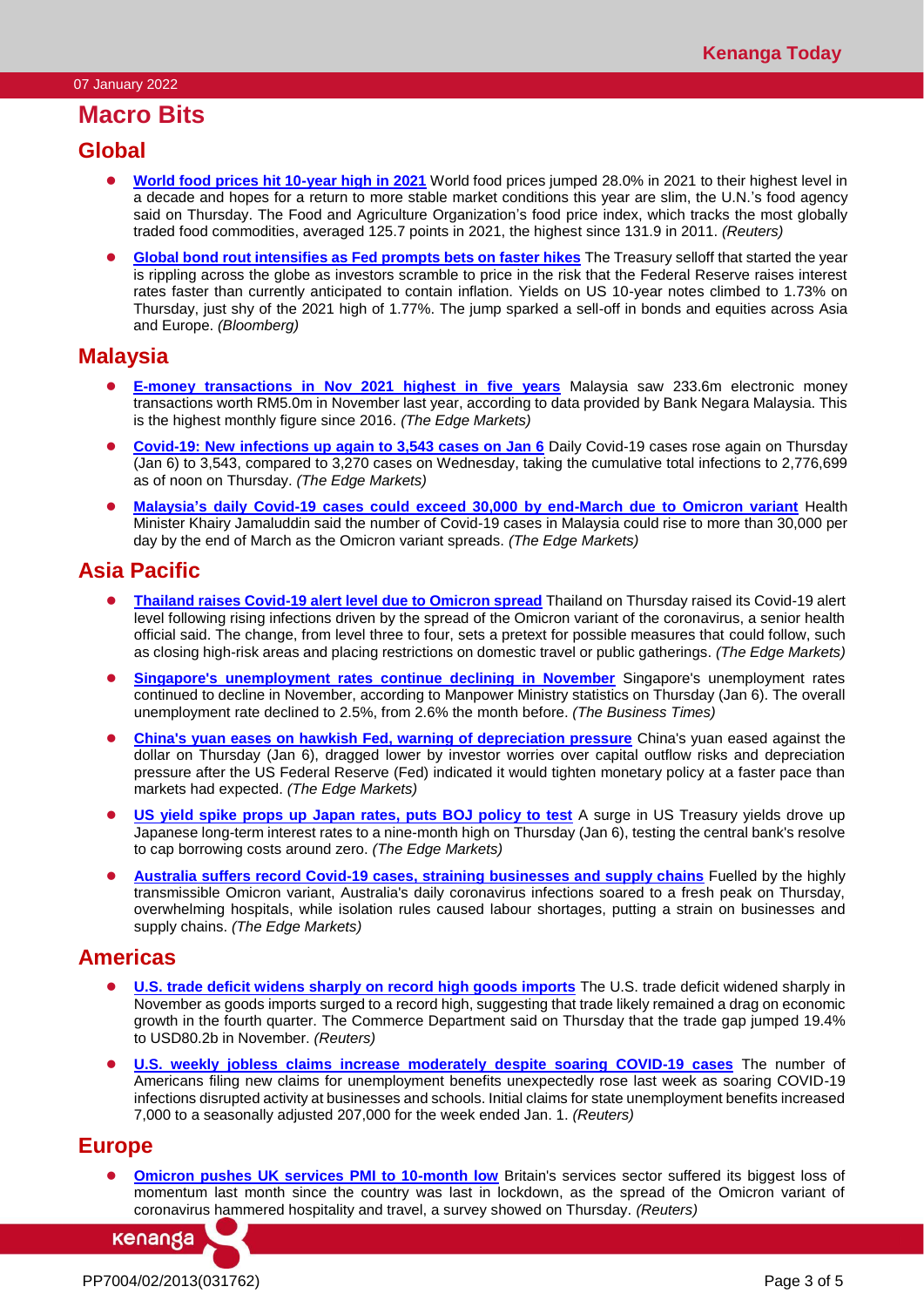### 07 January 2022

# **List of Overbought Stocks (14-Day RSI>70-mark)**

| NAME*                        | <b>LAST PRICE</b> | RSI 14D | <b>RSI 9D</b> | <b>RSI 3D</b> | <b>HIGH 30D</b> |
|------------------------------|-------------------|---------|---------------|---------------|-----------------|
| <b>HOCK SENG LEE BERHAD</b>  | 1.350             | 89.24   | 89.18         | 74.67         | 1.360           |
| <b>BREM HOLDING BHD</b>      | 1.160             | 84.64   | 84.45         | 98.73         | 1.160           |
| <b>COASTAL CONTRACTS BHD</b> | 1.770             | 84.17   | 90.78         | 99.15         | 1.800           |
| CHIN WELL HOLDINGS BHD       | 1.460             | 81.17   | 87.30         | 94.49         | 1.490           |
| UOA REAL ESTATE INVESTMENT   | 1.150             | 77.74   | 85.84         | 99.33         | 1.160           |
| KIM LOONG RESOURCES BHD      | 1.700             | 77.67   | 87.63         | 99.53         | 1.720           |
| ANCOM BHD                    | 3.260             | 75.03   | 79.54         | 81.91         | 3.420           |
| MIECO CHIPBOARD BERHAD       | 0.585             | 72.41   | 74.33         | 76.40         | 0.590           |
| AEON CREDIT SERVICE M BHD    | 14.920            | 71.96   | 81.26         | 97.24         | 14.680          |
| AJIYA BHD                    | 1.130             | 71.69   | 73.25         | 69.30         | 1.190           |
| WELLCALL HOLDINGS BHD        | 1.290             | 71.65   | 72.89         | 65.86         | 1.380           |
| CSC STEEL HOLDINGS BHD       | 1.300             | 71.27   | 80.42         | 95.78         | 1.300           |

*\*Only for stocks with market cap >RM300m*

*Source: Bloomberg*

# **List of Oversold Warrants (14-Day RSI<30-mark)**

| <b>NAME</b>                                | <b>LAST PRICE</b> | <b>RSI 14D</b> | <b>RSI 9D</b> | RSI 3D | <b>LOW 30D</b> | <b>EXPIRY DATE</b> |
|--------------------------------------------|-------------------|----------------|---------------|--------|----------------|--------------------|
| <b>BSL CORP BHD-WA</b>                     | 0.200             | 10.80          | 10.83         | 3.37   | 0.140          | 11/11/2024         |
| HANG SENG INDEX-IU                         | 0.005             | 23.11          | 14.37         | 2.56   | 0.005          | 28/1/2022          |
| MALAYAN BANKING BHD-C81                    | 0.075             | 25.00          | 23.25         | 6.71   | 0.075          | 28/3/2022          |
| DAGANG NEXCHANGE BHD-CB                    | 0.020             | 28.37          | 28.50         | 48.04  | 0.015          | 31/1/2022          |
| <b>GEELY AUTOMOBILE HOLDINGS</b><br>LTD-C6 | 0.015             | 28.85          | 25.37         | 33.95  | 0.010          | 4/4/2022           |
| <b>HANG SENG INDEX-QK</b>                  | 0.235             | 29.35          | 31.09         | 26.60  | 0.240          | 30/5/2022          |
| BYD CO LTD-C4                              | 0.050             | 29.74          | 22.74         | 7.21   | 0.045          | 28/1/2022          |
| MEITUAN-C5                                 | 0.020             | 29.87          | 25.65         | 13.17  | 0.020          | 2/3/2022           |

*Source: Bloomberg*

# **List of Overbought Warrants (14-Day RSI>70-mark)**

| <b>NAME</b>                           | <b>AST PRICE</b> | RSI<br><b>14D</b> | RSI<br>9D | RSI 3D | <b>HIGH 30D</b> | <b>EXPIRY DATE</b> |
|---------------------------------------|------------------|-------------------|-----------|--------|-----------------|--------------------|
| <b>ACME HOLDINGS</b><br><b>BHD-WA</b> | .115<br>v. I     | 75.64             | 83.83     | 93.28  | 0.130           | 21/11/2024         |
| Source: Bloomberg                     |                  |                   |           |        |                 |                    |

kenanga PP7004/02/2013(031762) Page 4 of 5